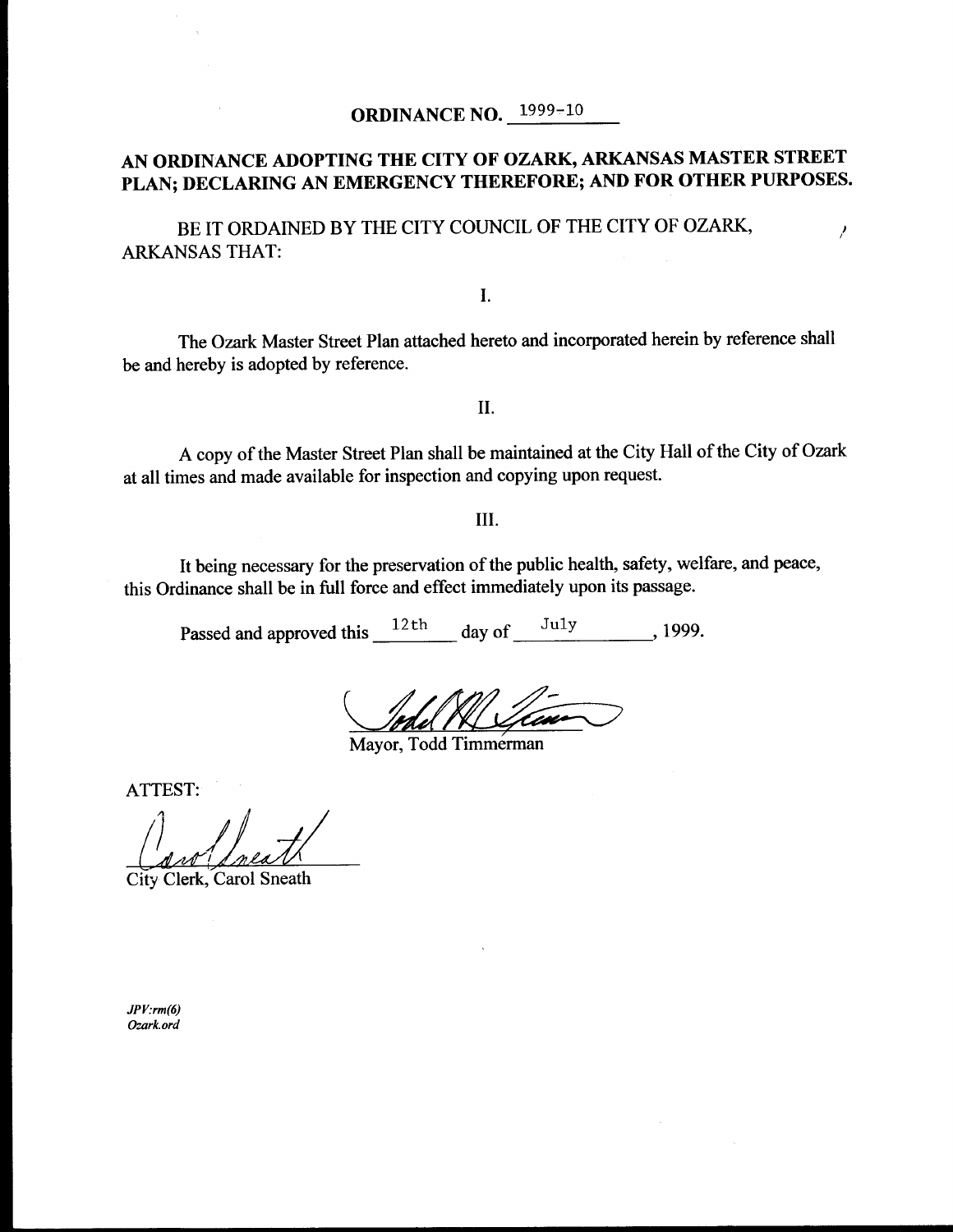## CITY OF OZARK MASTER STREET PLAN

### ORDINANCE NO. AMENDED

 $\sim$ 

----------, 1999

 $\cdot$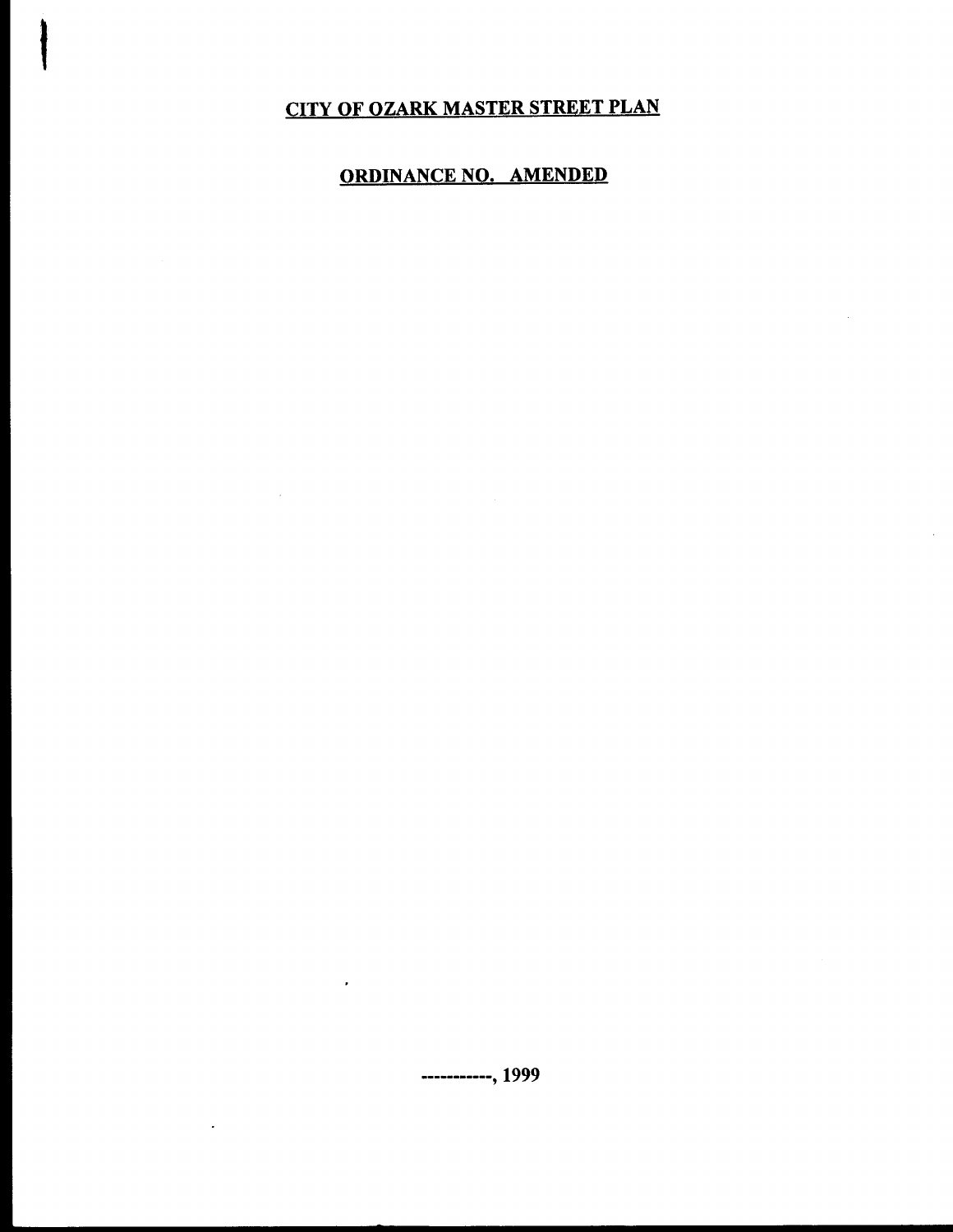#### Ozark Master Street Plan: Statement of Policy

It shall be the policy of the City of Ozark, Arkansas, to enforce the Ozark Master Street Plan through the administration of the Ozark Subdivision Regulations and the issuance of building permits as they relate to set back requirements and appropriate easements and right-of-way.

The expressed purpose of the Ozark Master Street Plan is to promote and provide a comprehensive, continuous, and coordinated approach to ensuring safe and efficient vehicular and pedestrian travel within the Ozark Planning Jurisdictional Area. As a further means of achieving this aim, the City of Ozark will coordinate all planning activities and proposals with the Franklin County Judge or appropriate office. A coordinated planning program will offer to both governmental entities the necessary degree of protection relating to adequate and appropriate development of infrastructure and effective utilization of land.

This coordinated program will also provide the residents of both governmental entities an understanding and assurance that development standards shall be required and enforced thereby protecting the health, safety, and the general welfare of all residents.

The Planning Commission of the City of Ozark has prepared this Master Street Plan utilizing locally determined community development goals and objectives, These development goals are predicated on the basic tenet that the overriding purpose of government as it relates to growth and development is to protect the residential population from unscrupulous and substandard development. Successful implementation of this goal will also result in a more efficient expenditures of local government revenues thereby protecting the community's investments in infrastructure improvements. The City of Ozark's Community Development Goals and Objectives that are attached to these policies clearly indicate that the City' s desire to protect not only the public investment, but also the individual private investments, is the constant theme throughout the land development goals.

It is also the policy of the City of Ozark that the following priorities have been established with respect to the implementation of the Ozark Master Street Plan.

1. All new street development within the Ozark Jurisdictional Area, as set forth by the Ozark Subdivision Ordinance, shall comply with the Ozark Master Street Plan with respect to design, location, and construction.

2. All new private streets shall comply with the Ozark Master Street Plan if they are to be accepted as a city street. Compliance as a private street will in no way require acceptance by the City nor dedication by the owner.

3. There shall be no private streets, being those that service more than two landowners, within the jurisdiction of the Ozark Subdivision Ordinance as it pertains to regulations.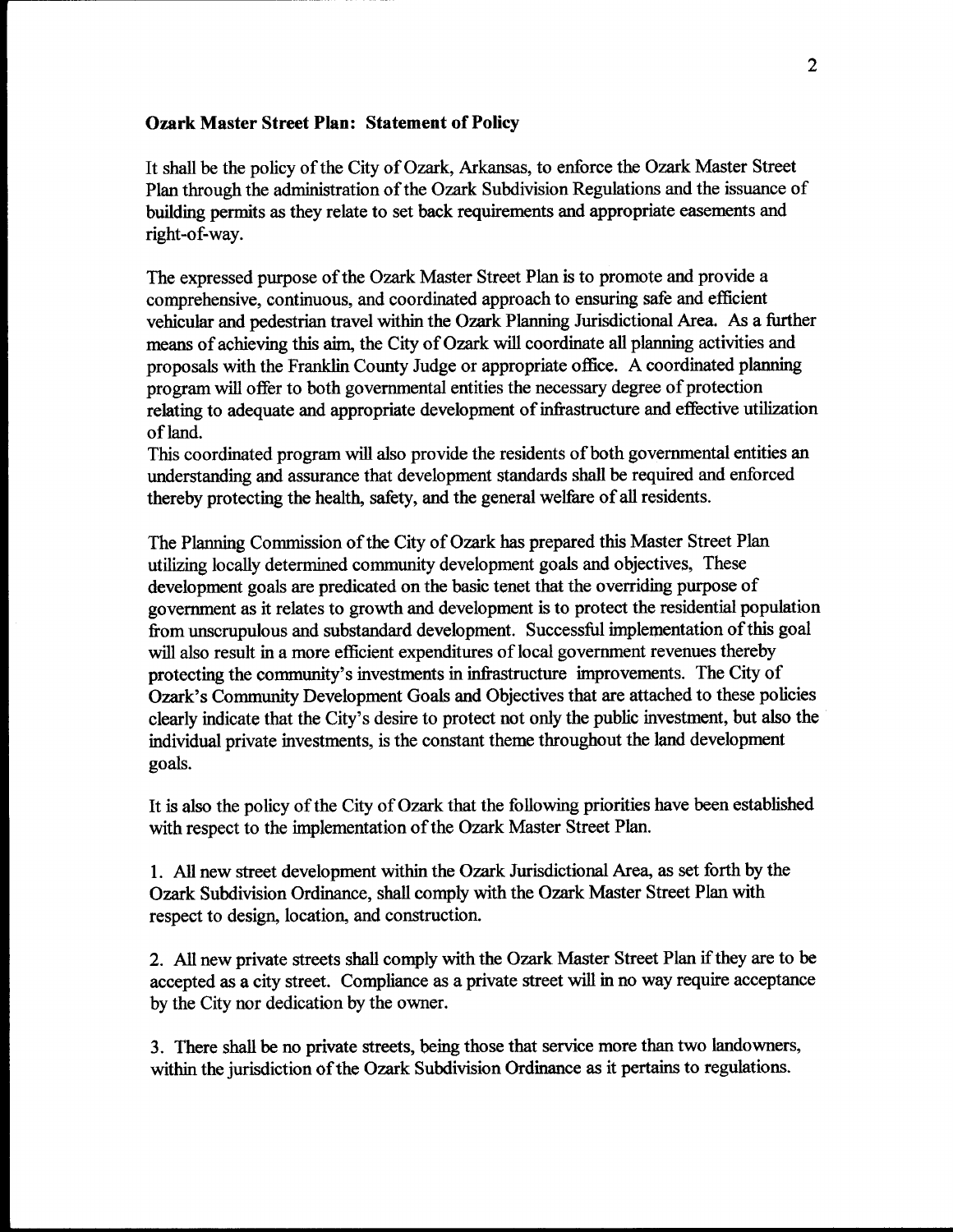#### **DEFINITIONS**

3

Definitions not expressly prescribed herein are to be construed in accordance with customary usage in municipal planning and engineering practices. Wherever used in this Code, the word "may" is permissive, while the word "shall" is mandatory. For the purpose of interpreting this Code, certain words used herein are defined as follows:

ALLEY: A minor public way used for utility easement and vehicular service access to the back side of properties abutting a street.

ARTERIAL STREETS: Main vein through property.

BOND: Security in the form of and limited to <sup>a</sup> cash deposit surety bond underwritten by a bonding company licensed to do business in the State of Arkansas, or instrument of irrevocable bank credit in an amount and form satisfactory to the City that can be unilaterally drawn upon by the City for the completion of proposed improvements by <sup>a</sup> Developer.

BUILDING LINES: The line within property which defines the minimum horizontal distance between the building and adjacent property line.

CITY: City of Ozark, Franklin County, Arkansas

CITY ENGINEER, CITY ATTORNEY, CITY CLERK: Any office referred to in this Code by title shall be the person so retained in this position by the City, or his duly authorized representative.

COMMISSION: Approved eight member board including a chairman.

CUL-DE-SAC: A local street with only one outlet and having an appropriate terminal for safe and convenient reversal of traffic movement.

CIRCUIT CLERK/COUNTY RECORDER: The Circuit Clerk of Franklin County.

EASEMENT: A grant by the property owner of the use, for a specific purpose or purposes, of land by the public, a corporation, or certain persons.

ENGINEER: A person duly authorized under the provisions of the Arkansas Engineering Registration Act to practice the profession of engineering in the State of Arkansas.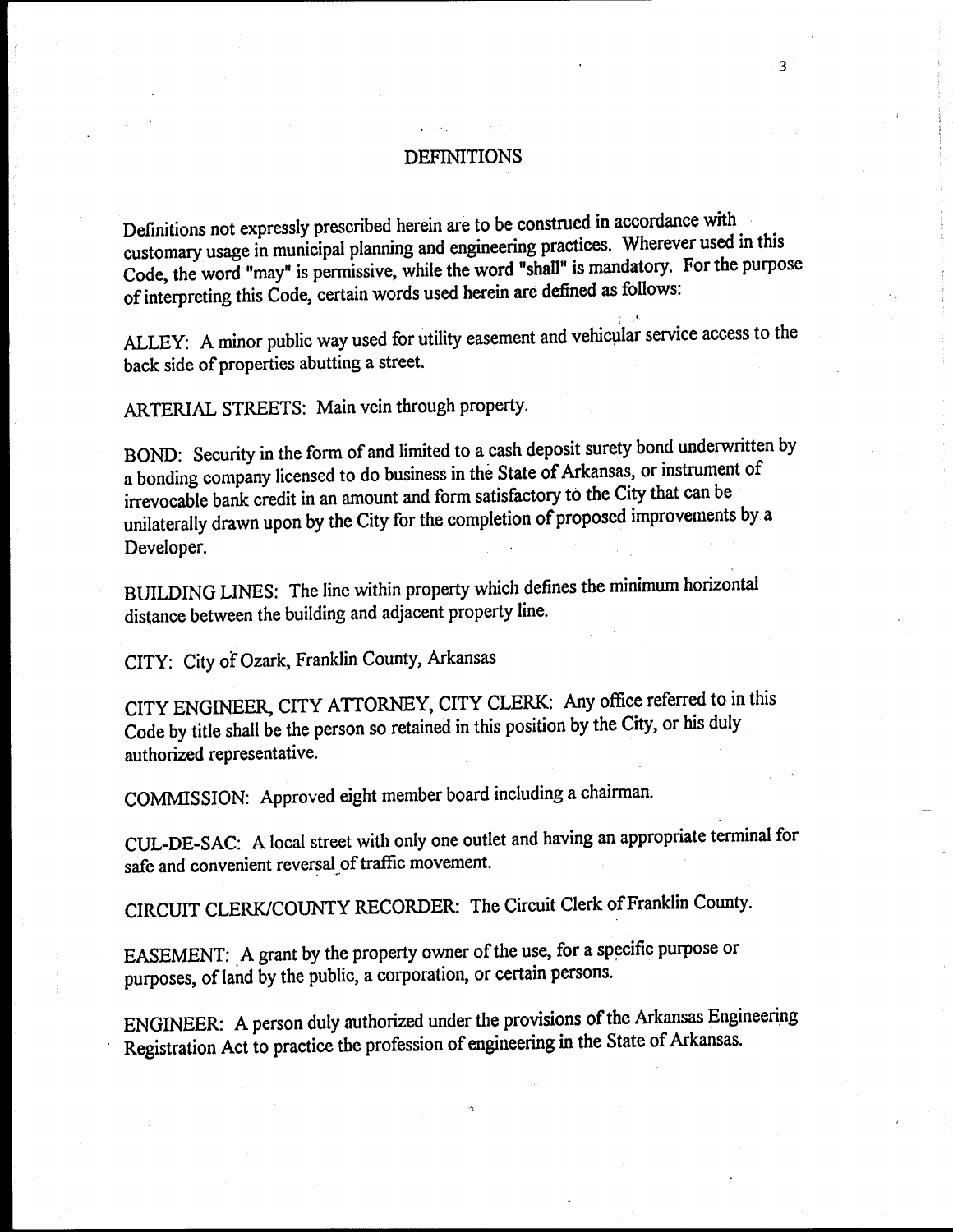IMPROVEMENTS: A betterment of the existing conditions of the land, such as streets, extensions of utilities, grading or excavation, or other actions resulting in permanent changes in the condition of the land.

LOT: A distinct and separate undivided tract or parcel of land having access on a public street, which is, or in the future may be offered for sale, conveyance, transfer, or improvement as a building site.

LOT, CORNER: A lot located at the intersection of and abutting on two or more streets.

LOT, DOUBLE FRONTAGE: A lot which runs through <sup>a</sup> block from street to street and which has two non-intersecting sides butting on two streets.

LOT, REVERSE FRONTAGE: A double frontage lot which is designed to be developed with the rear yard abutting a major street and with the primary means of ingress and egress provided on a minor street.

LOT, SPLIT: A lot-split is a subdivision which involves the dividing or re-dividing of a land area within any recorded subdivision, and which does not involve the dedicating, vacating, widening, narrowing or changing of alignment of any thoroughfare, street, alley, or easement.

PAVEMENT WIDTH: The portion of <sup>a</sup> street available for vehicular traffic; where curbs are laid, it is the distance from back of curb to back of curb.

PLAT, PRELIMINARY: Any plat of any lot, tract or parcel of land that is not to be recorded, but is only <sup>a</sup> proposed division of land that is presented only for review and study by the Planning and Zoning Commission; and to provide the basis for installing site improvements and utilities, and for dedicating and/or reserving land for public use.

医心室 医心室 医心室

 $\hat{\vec{r}}_i$ 

PLAT, FINAL: Any plat of any lot tract, or parcel of land requested to be recorded in the deed and plat records of the Circuit Clerk.

REPLANTING: The subdivision of any part of previously platted subdivision, addition, lot or tract.

RIGHT OF WAY: Dedicated public right of way providing vehicular and pedestrian access to adjacent properties.

STREET: A public right of way, however designated, which provides vehicular access to adjacent areas.

4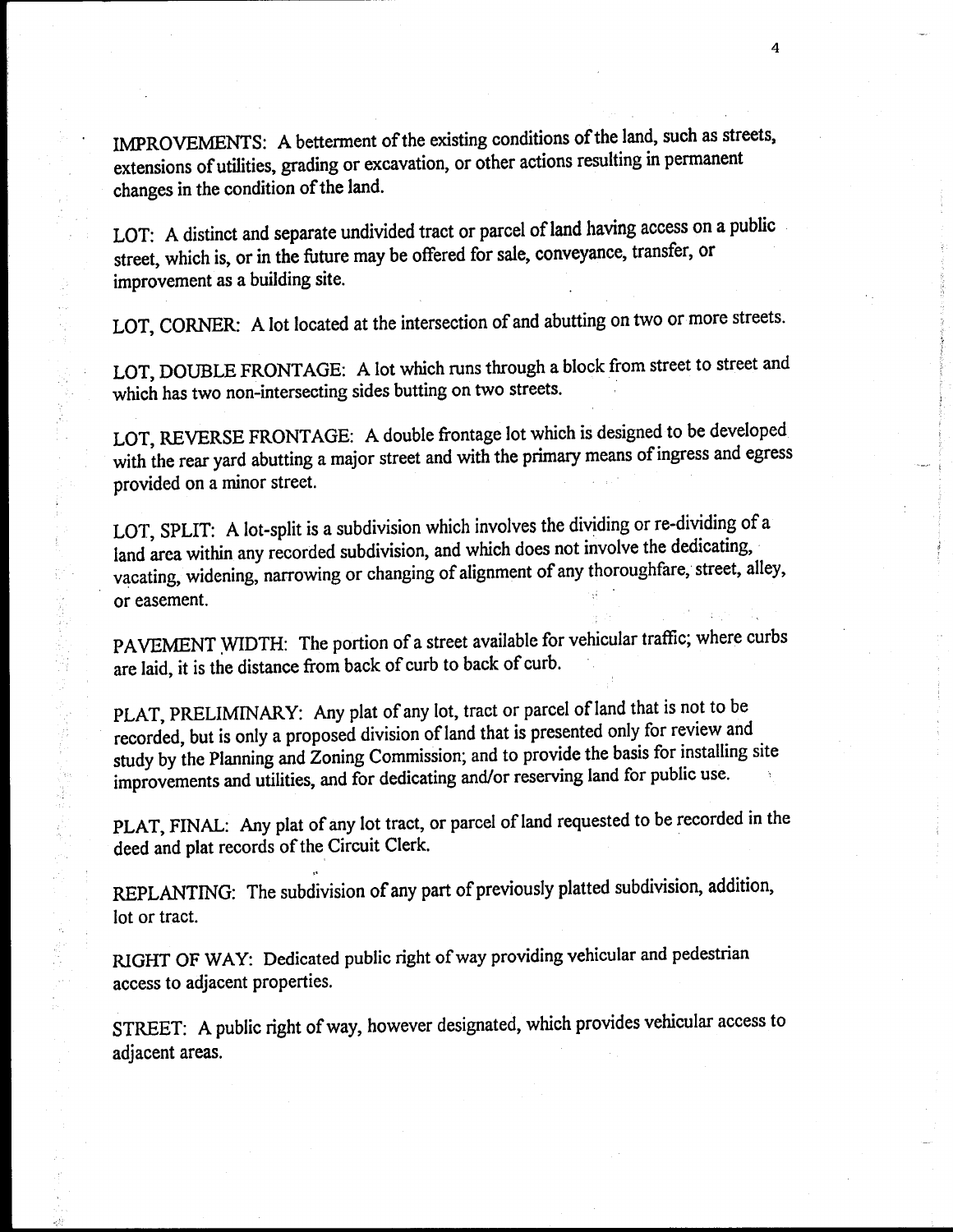STREET RIGHT OF WAY WIDTH: The shortest distance between the lines which delineate the right of way of a street. It runs from abutting property lines to abutting property line.

5

LOCAL RESIDENTIAL STREET: A street which is intended primarily to serve traffic within a neighborhood or limited residential area, and which is not necessarily continuous through several residential areas.

COLLECTOR STREET: A street which is continuous through several residential and/or commercial areas and is intended as a connecting street between residential areas and arterial streets for business areas.

SUBDIVIDER OR DEVELOPER: Any individual, association, firm, corporation or any agent thereof dividing or proposing to divide land so as to constitute a subdivision as that term is defined herein. The terms " subdivider" and " developer" shall be restricted to include only the owner, equitable owner, or authorized agent for such owner or equitable owner, of land to be divided. He is sometimes referred to herein as the "applicant".

SUBDIVISION: The division by platted lots or metes and bounds of any lots, tracts, or parcels of land situated within the jurisdictional area of the City of Ozark with three or more lots or sites for the immediate or future purpose of sale or development, or for laying out residential, commercial or industrial lots, streets, alleys, or portions intended for public use or the use of purchasers or owners of lots fronting thereon or of the land, lots or tracts.

i

d

i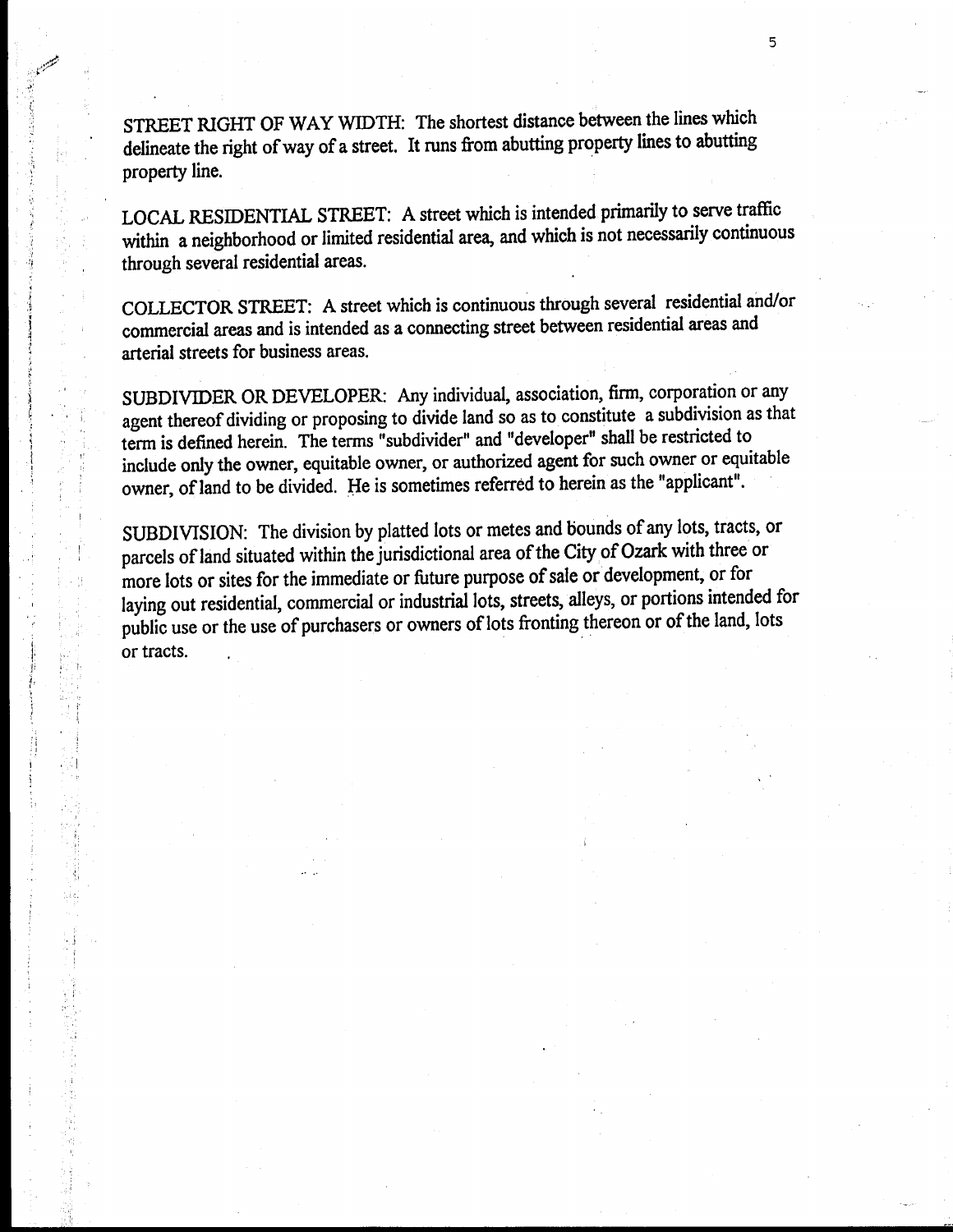### The City of Ozark's Community Development Goals and Objectives

- 1. The efficient use of land within the city in order to protect the health, safety and general welfare of city residents:
	- Objectives: A. Maintain adequately sized and placed water and sewer lines to ensure the supply of potable water and appropriate water pressure for fire protection.
		- B. Continued enforcement and implementation of the City's zoning ordinance, subdivision regulations, and master street plan in order to promote safe and efficient residential densities, effective extensions of the City's infrastructure, and adequately designed and constructed streets.
- 2. To encourage the orderly conversion of undeveloped land to urban land.
	- Objectives: A. Adherence to the City's land use plan as it relates to the continuation of land uses beyond the existing corporate limits.
		- B. Secure the necessary infrastructure improvements that will be required by each development in order to effectively provide City services to prospective property owners/users.
		- C. Enforcement of the City's development ordinances in order to ensure the improvements, extensions, and new improvements, extensions, and new construction/ location of planned City services including open spaces, fire and police protection, and sanitation.
- 3. To facilitate the orderly and efficient arrangement of public utilities and services.
	- Objectives: A. Adherence to the City's master water and sewer plans.
		- B. Continue enforcing the appropriate City ordinances that require the developer/owner participation in the extension of existing services into their respective properties.
		- C. Compliance with all legal requirements relative to public acquisition, assumption, and condemnation procedures when required due to the provision of required services.
		- D. Maintain continuing oversight of the City's water and sewer capacities and the demand on the capacities and, when necessary implement the necessary and appropriate measures to ensure the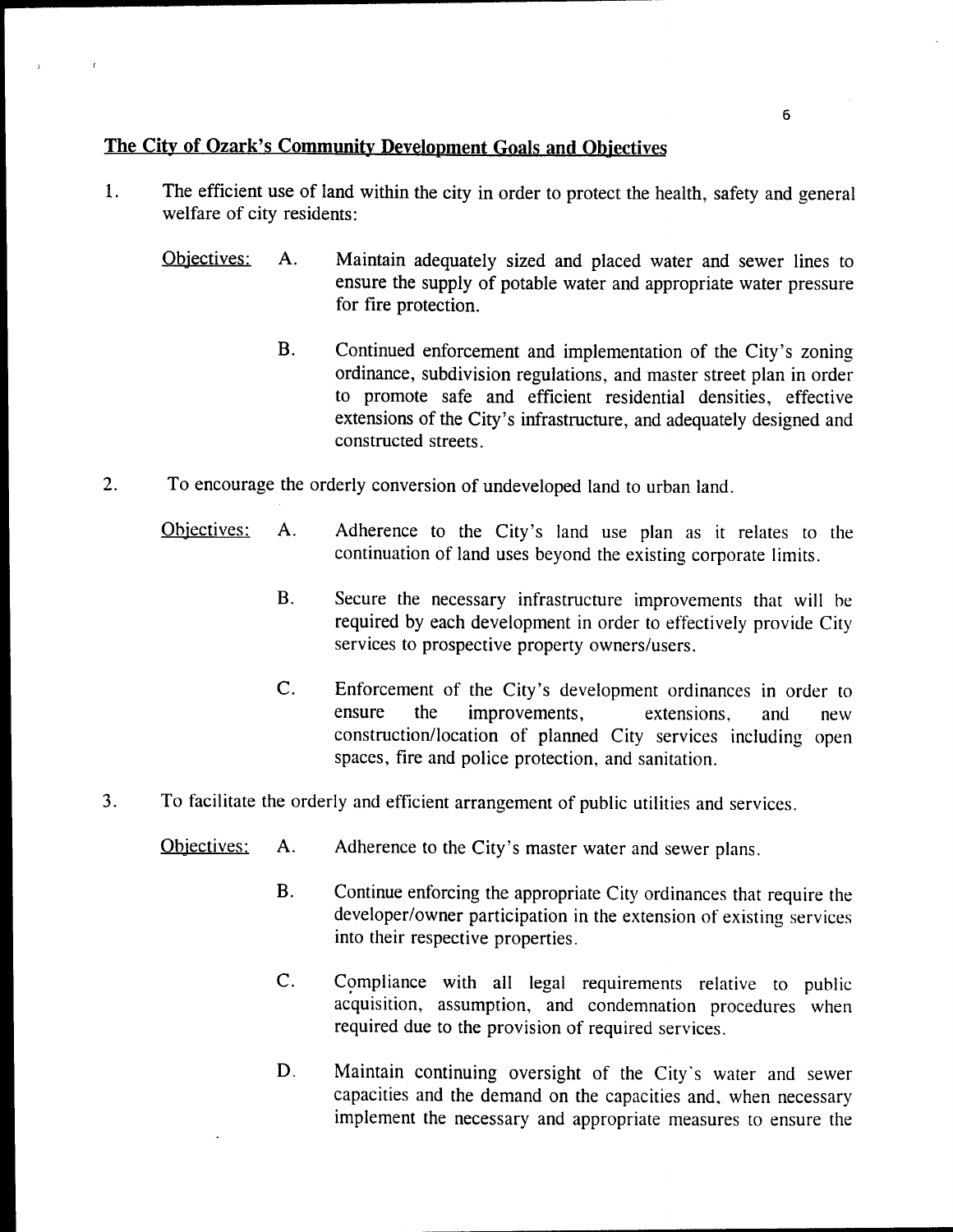continuation of safe and adequate water and sewer services.

- 4. To provide an effective and efficient street and highway system.
	- Objectives: A. Implementation of the City's master street plan.
		- B. Establish appropriate maintenance policies in order to extend the functional life of existing and future City streets.
		- C. Continued coordination and association with the Arkansas State Highway and Transportation Department in securing the necessary operational and safety improvements as noted on the City's master street plan.
		- D. Enforce all local and State laws relative to streets and highways in order to protect the health and safety of local residents, visitors and travelers.
- 5. To encourage <sup>a</sup> diversity of housing types and the orderly locations of these types.
	- Objectives: A. Develop and implement a mixed-use residential/commercial ordinance to allow, in selected areas, a mixture of uses based on performance strategies that allow combinations of traditionally incompatible uses.
		- B. Continue to implement the hierarchial system of housing categories as found in the City's zoning ordinance that provide for transitions among the densities and intensities of the number of dwelling units per acre.
		- C. Institute <sup>a</sup> set of planning policies/ regulations that encourage the implementation of development innovations which result in increases in open space and architectural design and construction practices.
- 6. To offer convenience, within <sup>a</sup> planned environment, of the location of city land uses.
	- Objectives: A. Develop and implement a planned unit development amendment to the City's zoning ordinance to allow a greater degree of flexibility and choice in individual development design and composition.
		- B. Amend the City's zoning ordinance to provide an alternative to the status of newly annexed lands by offering alternative land use and subsequent zoning classifications for these properties.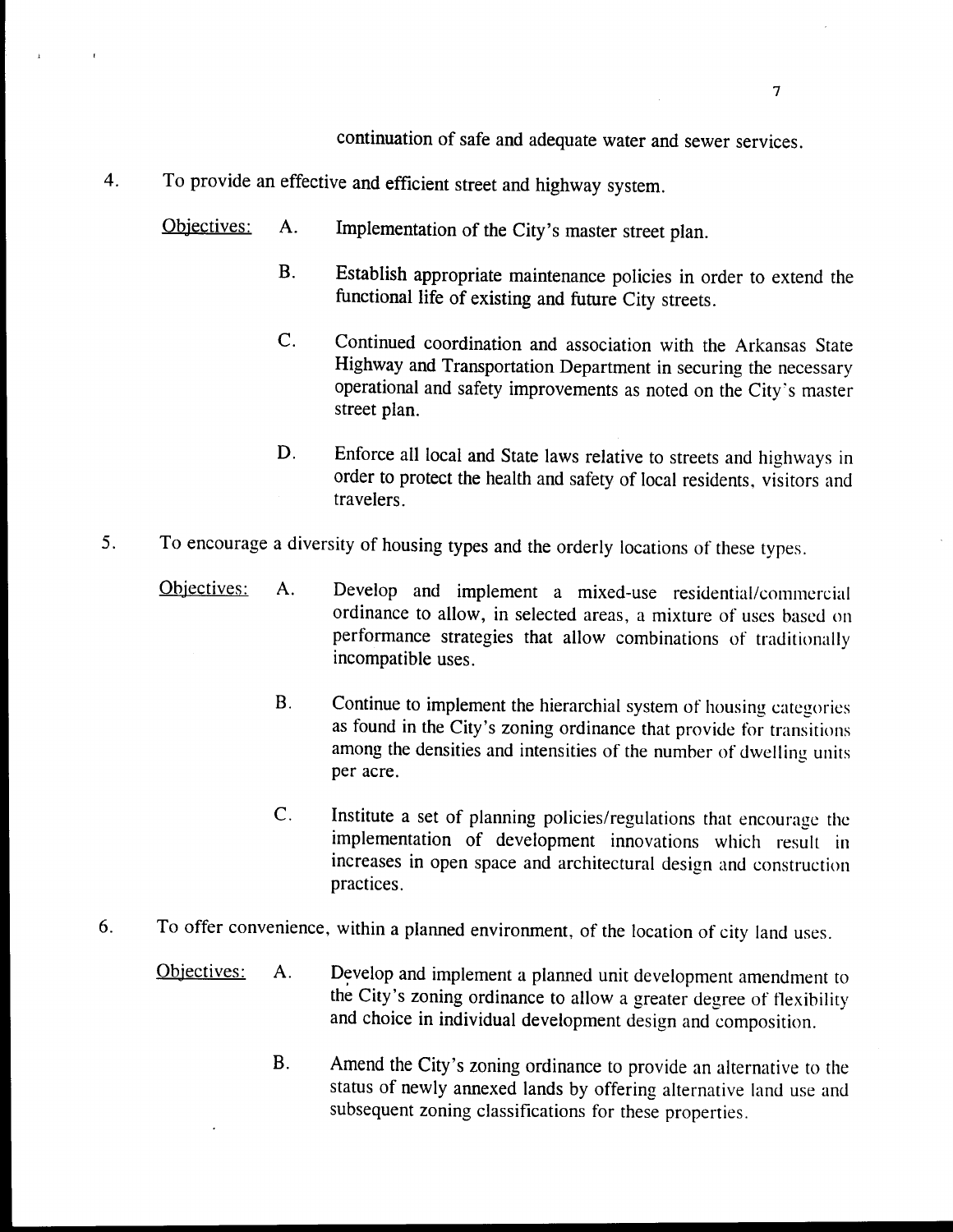- 7. To provide safe, healthful and blight- free residences, neighborhoods, and areas within the City.
	- Objectives: A. Continue the strict enforcement of all of the City building codes.
		- B. Coordinate remedial actions relative to the presence of nuisances, health related situations and the like with the City Police Department and the County and State Health Departments.
- 8. To provide an adequate supply of commercial goods and services.
	- Objectives: A. Review the City's land use plan and zoning ordinance to identify the possibilities of providing compatible commercial land uses and services in close proximity to new and established residential developments.
		- B. Maintain adequate capacities and supplies of potable water within the existing City limits and extraterritorial planning jurisdiction area.
		- C. Continue the implementation of the City's master street plan and street maintenance program.
- 9. To ensure the harmony of commercial uses with residential and other commercial uses.

Objectives: ( Same as the Objectives under Goals 6 and 8.)

- 10. To determine, in the public's interest, the highest and best use of the lands within the city in order to promote the community's development goals and objectives.
	- Objectives: A. Solicit ongoing public input through community-wide public hearings with respect to community needs and the City's attempts to respond to and satisfy the identified needs.
		- B. Conduct an annual review of the City's land use plan and master street plan in order to determine the extent of their relationships to local and regional community development trends.
		- C. Prioritize, by functional category, the City's needs and construct a capital improvements program which is responsive to these needs.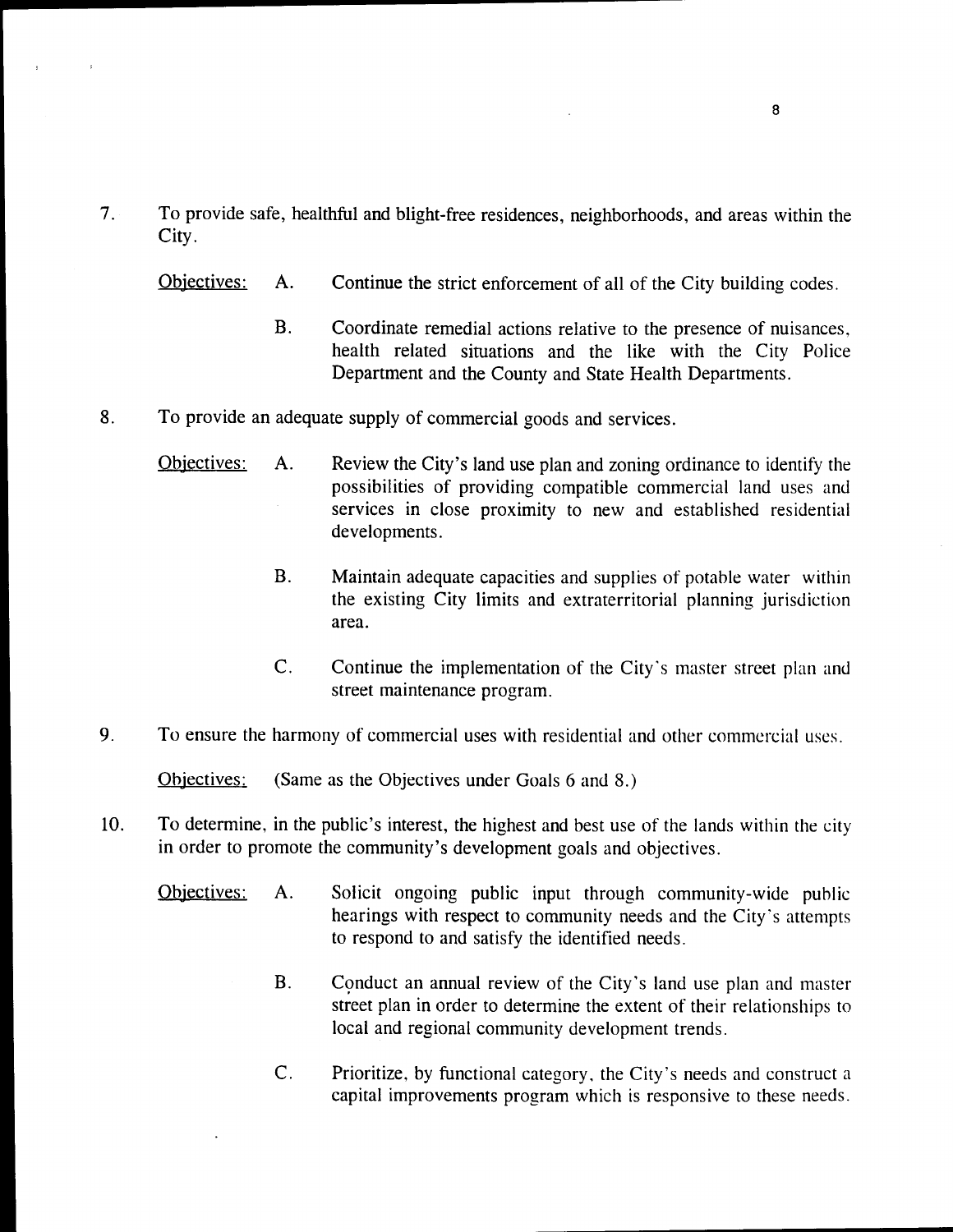- 11. To promote the conservation and effective use of natural landscapes.
	- Objectives: A. Encourage the protection of natural land forms and features in land development through the adoption of alternative development regulations enabling land developers to deviate, in a City approved manner, from strict adherence to the City's zoning ordinance and/or the subdivision regulations.
		- B. Develop and adopt <sup>a</sup> storm water management and containment plan and associated ordinances which addresses the accepted methods and procedures of assessing storm water run- off and containment techniques.
- 12. To promote the convenient movement of vehicular traffic and pedestrian traffic throughout the city.
	- Objectives: A. Continue to implement the City's master Street plan through the enforcement of the City's subdivision regulations.
		- B. Conduct annual reviews of the City's traffic operations and control to determine the needs for improvements including but not limited to the following; traffic signals and signing, posted vehicular speed adjustments, and other traffic safety and capacity improvements.
- 13. To offer an adequate opportunity for industrial development in order to provide future opportunities for employment for local residents.
	- Objectives: A. Continue to provide for future industrial development activity in the designated industrial zones as identified on the City's land use plan and in the City's zoning ordinance.
		- B. Coordinate, when possible, the timing of scheduled City infrastructure improvements with those of larger scale developments, including industrial activity, in order to maximize the improvement's benefits and minimize the improvement's costs.
- 14. To utilize land specific criteria in determining the best use of lands within the city. These criteria include; topography, access to transportation facilities, location of flood prone areas, separation of distinctly incompatible land uses, convenience of public and private services for residential areas, and identification of the potential economic and environmental costs of development to the individual and to the city.

Objectives: ( Same as the Objectives under Goals 6 and 8.)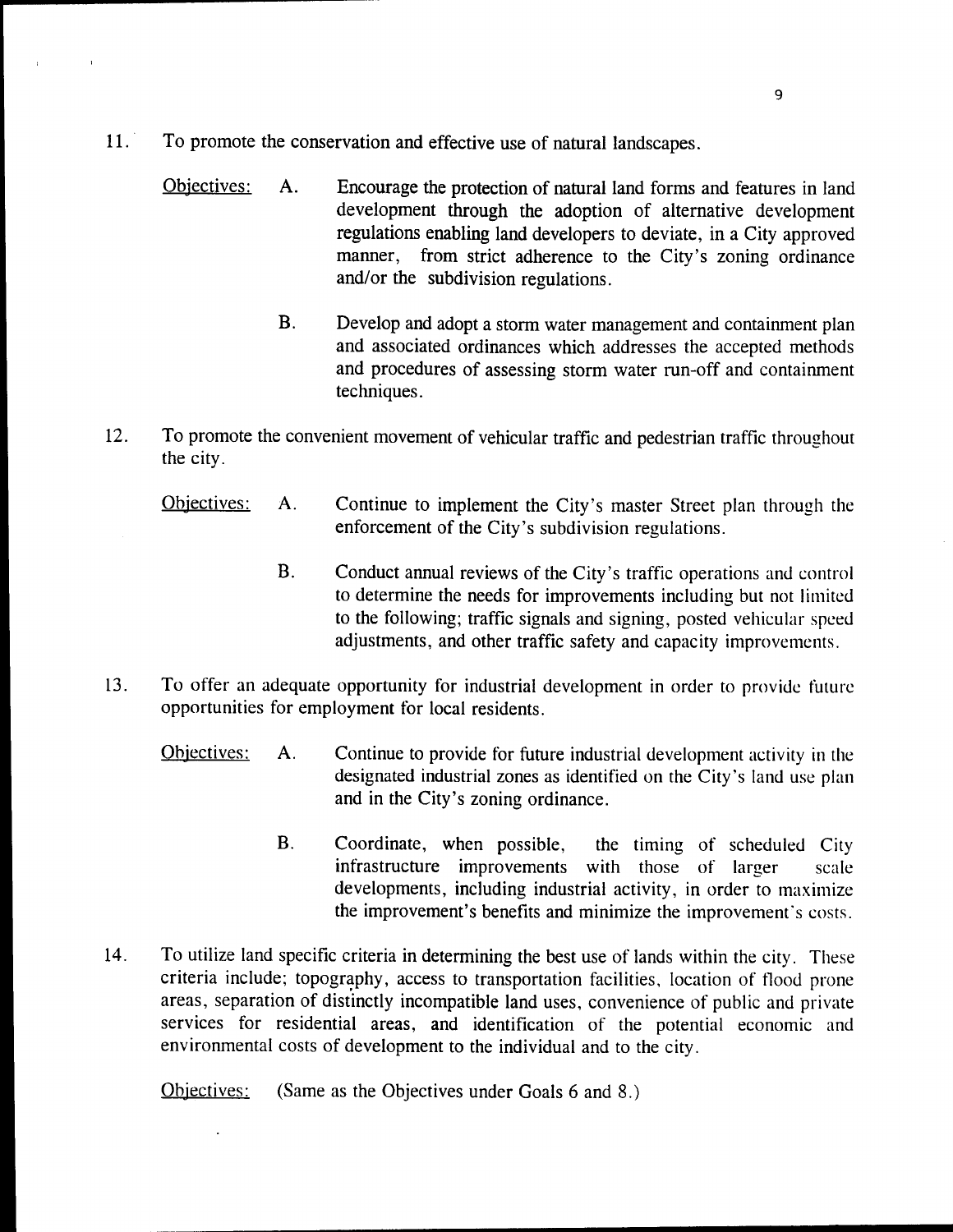- A. Establish <sup>a</sup> subdivision review committee of the planning commission that will review all developments, both large and small, to determine their compliance with the pertinent City plans ordinances and regulations.
- B. Development impact fee or access ordinances to identify the level of impact that an impending development will have on existing City services and the City's ability to either extend theses services into newly developing areas or continue to offer these services in established areas.

#### Master Street Plan Implementation

 $\epsilon$ 

The master street plan, in concert with the land use plan, shall be reviewed when <sup>a</sup> proposed subdivision development is brought before the city planning commission. This review shall include the appropriateness of the proposed development to the land use plan and its conformance to the city's master street plan. The city's subdivision regulations shall be enforced to promote the safe, efficient, and convenient vehicular movement within the city. Additionally, these regulations shall be enforced in order to protect both the city and the prospective buyer, lessor. or user of the proposed development properties from inadequate or unsafe design, construction. or installation of all necessary and required land development improvements.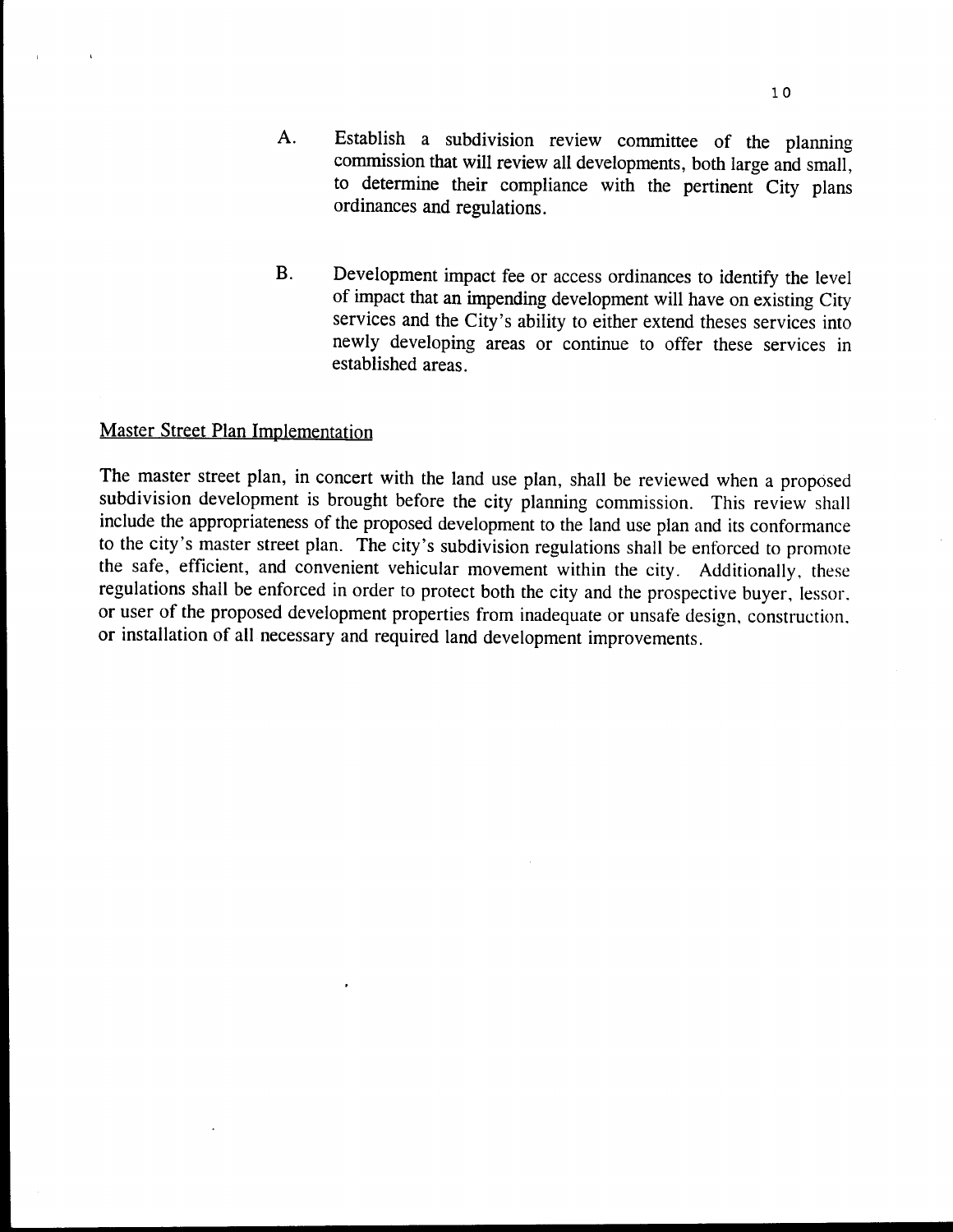## STREET DESIGN & CONSTRUCTION STANDARDS

 $\sim$   $\sim$ 

 $\mathbf{r}$ 

#### FOR

#### THE CITY OF OZARK, ARKANSAS

ALL DESIGN & CONSTRUCTION STANDARDS ARE PRESENTED IN MINIMUM STANDARDS)

 $\cdot$ 

 $\cdot$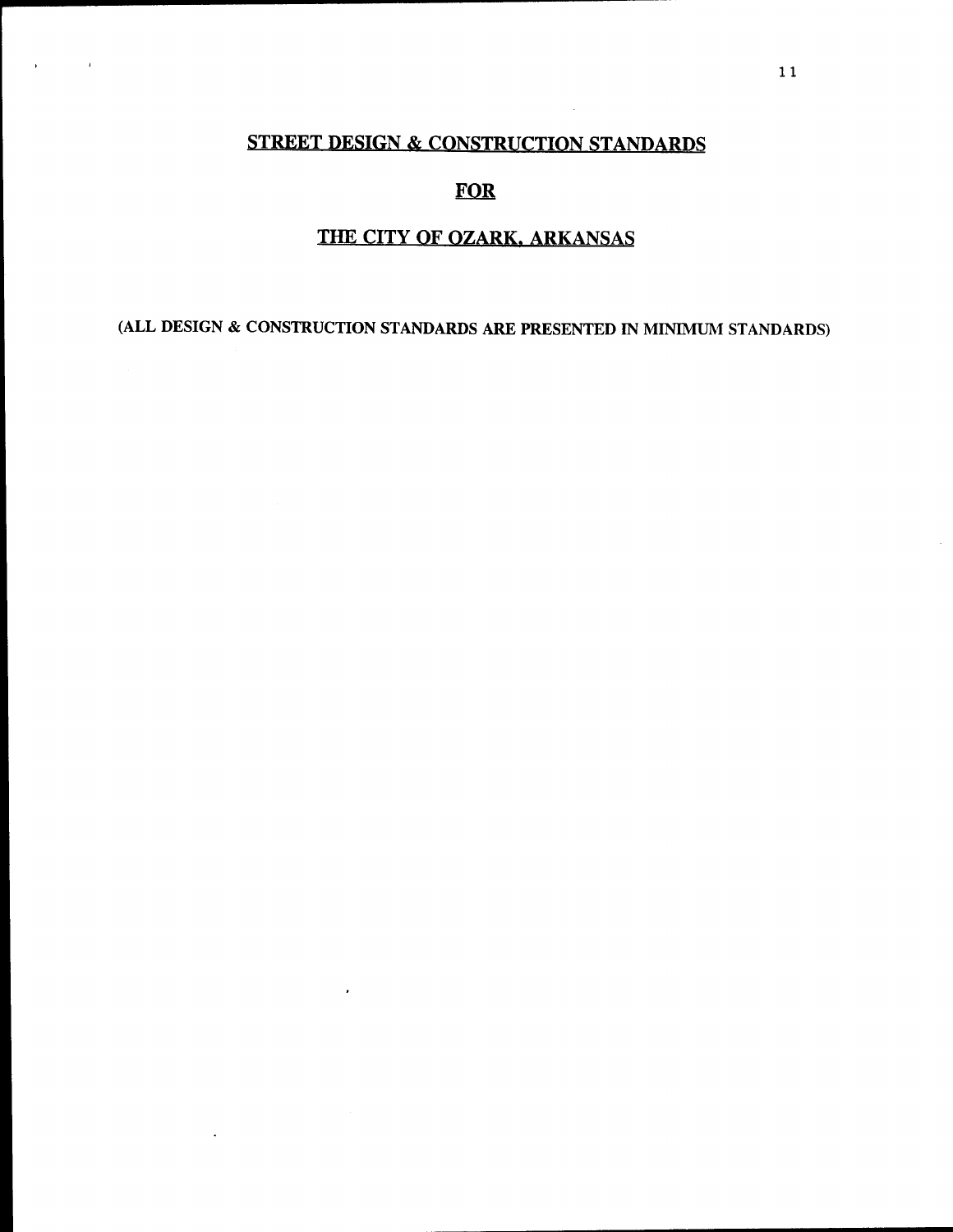$\lambda$ 

# CROSS-SECTION DESIGN



 $1\,2$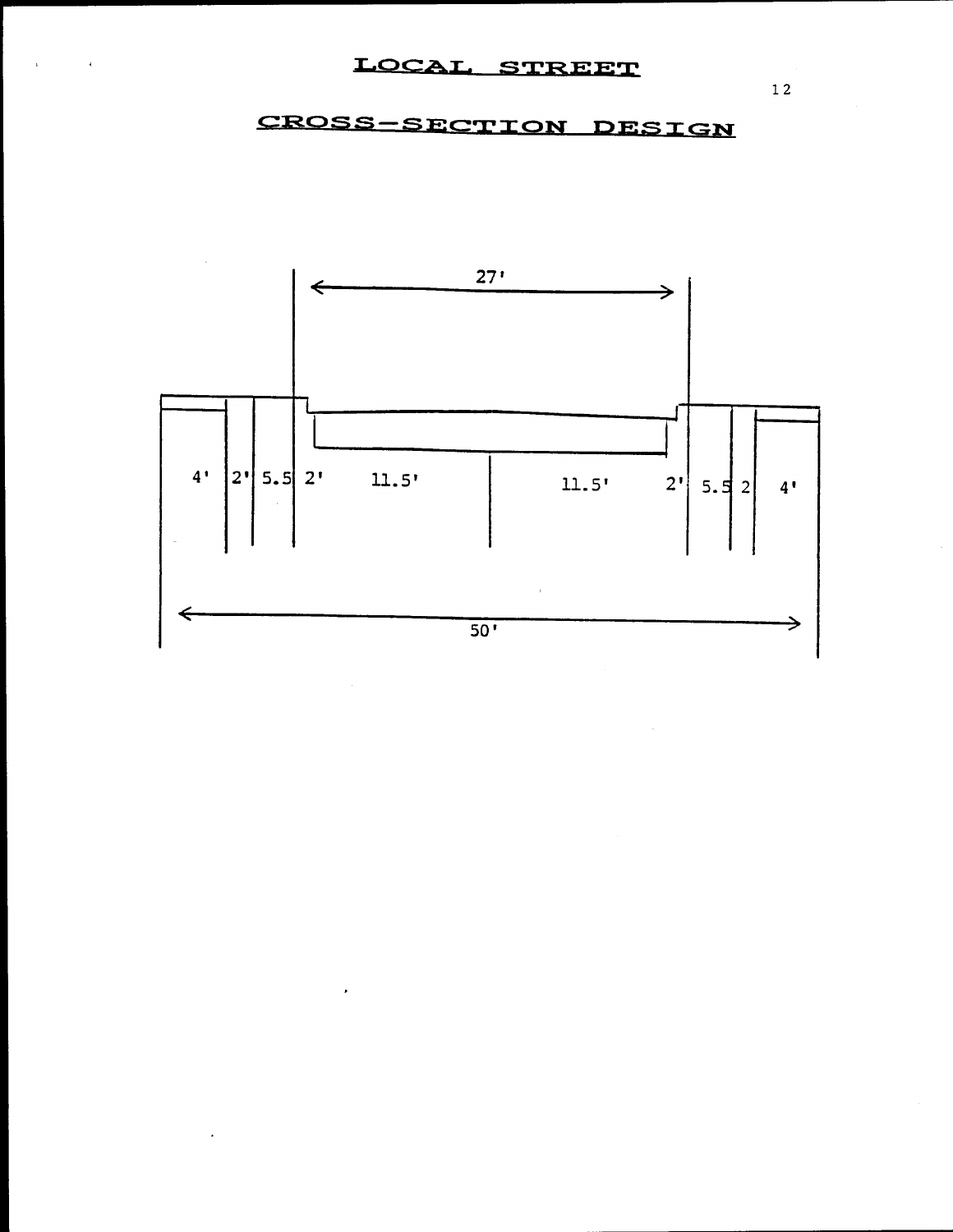# Suburban-Estate Type Street

 $\pmb{\ast}$ 

# **Cross Section**

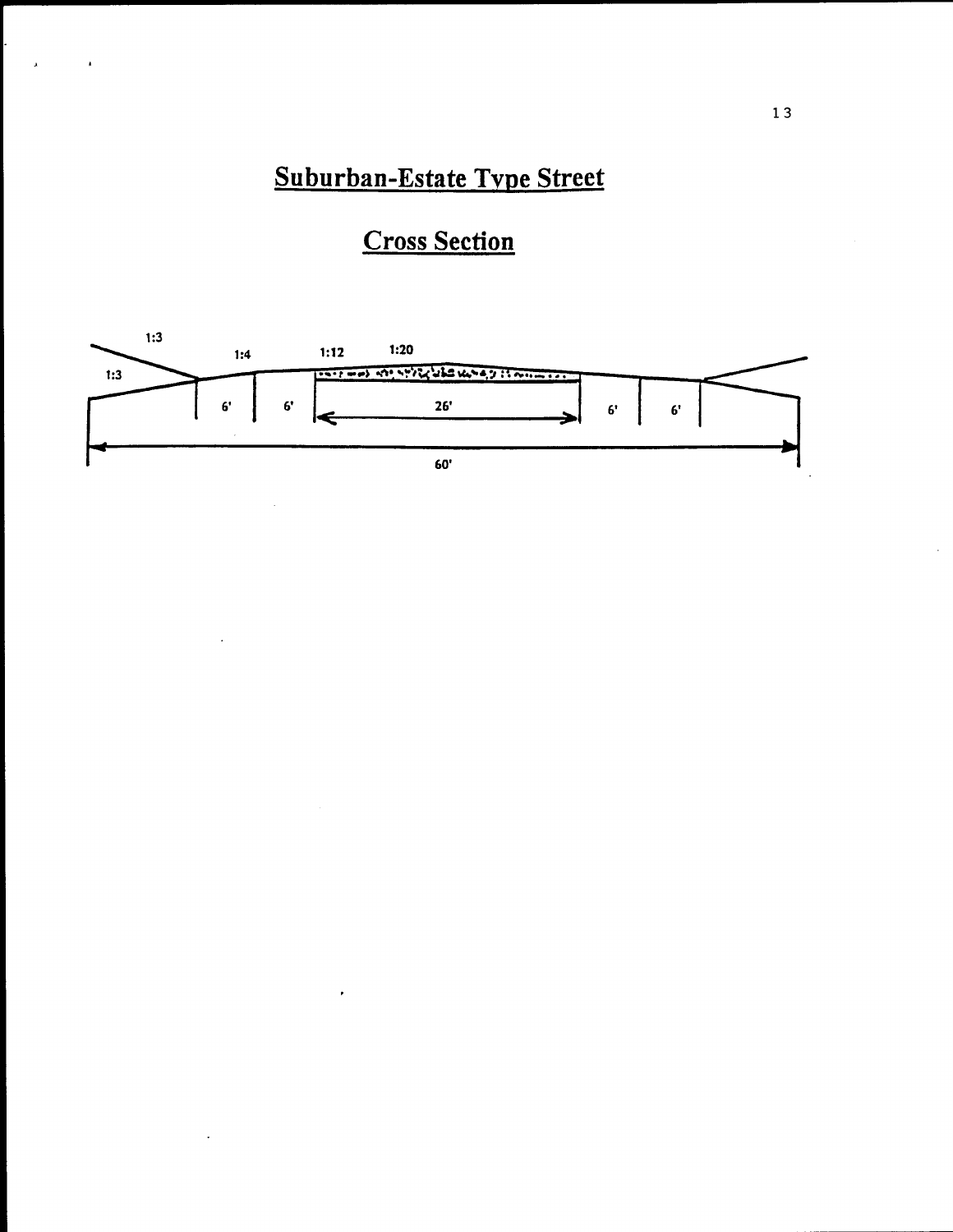### COLLECTOR STREET

 $\pmb{\cdot}$ 

## CROSS-SECTION DESIGN



14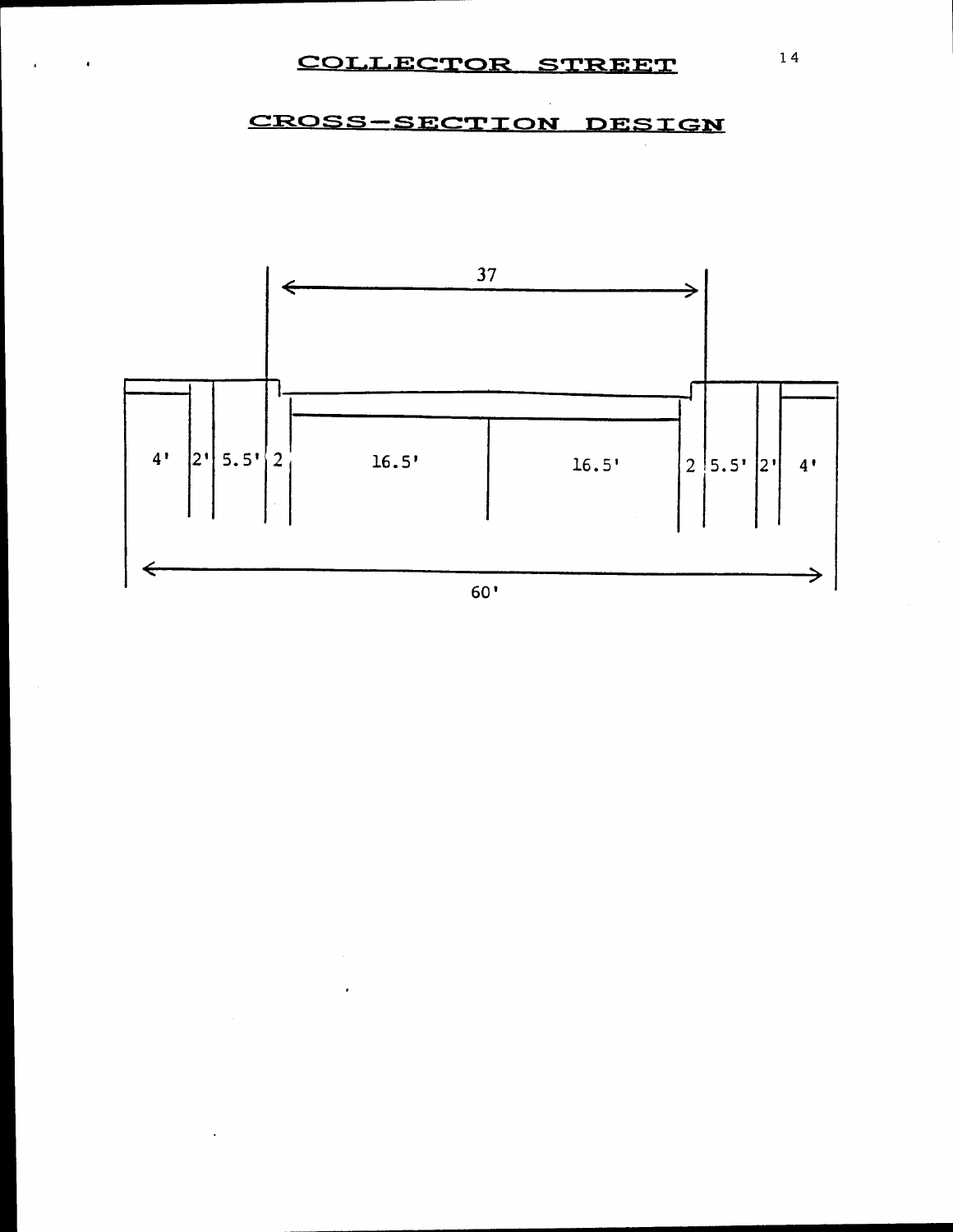#### MINOR ARTERIAL STREET

#### CROSS-SECTION DESIGN

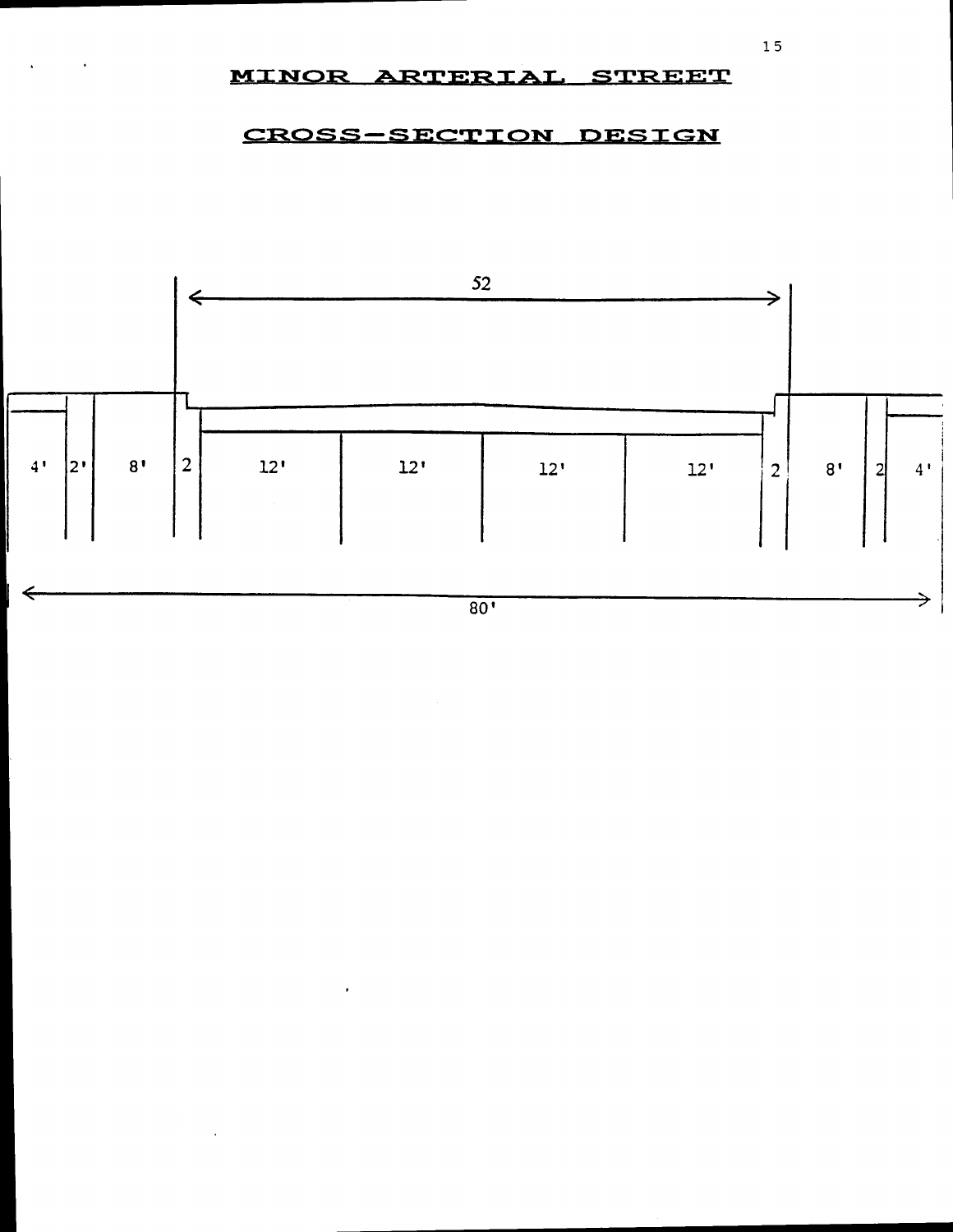### MINOR ARTERIAL STREET

### WITH TURN LANE

## CROSS-SECTION DESIGN



 $80'$ 

16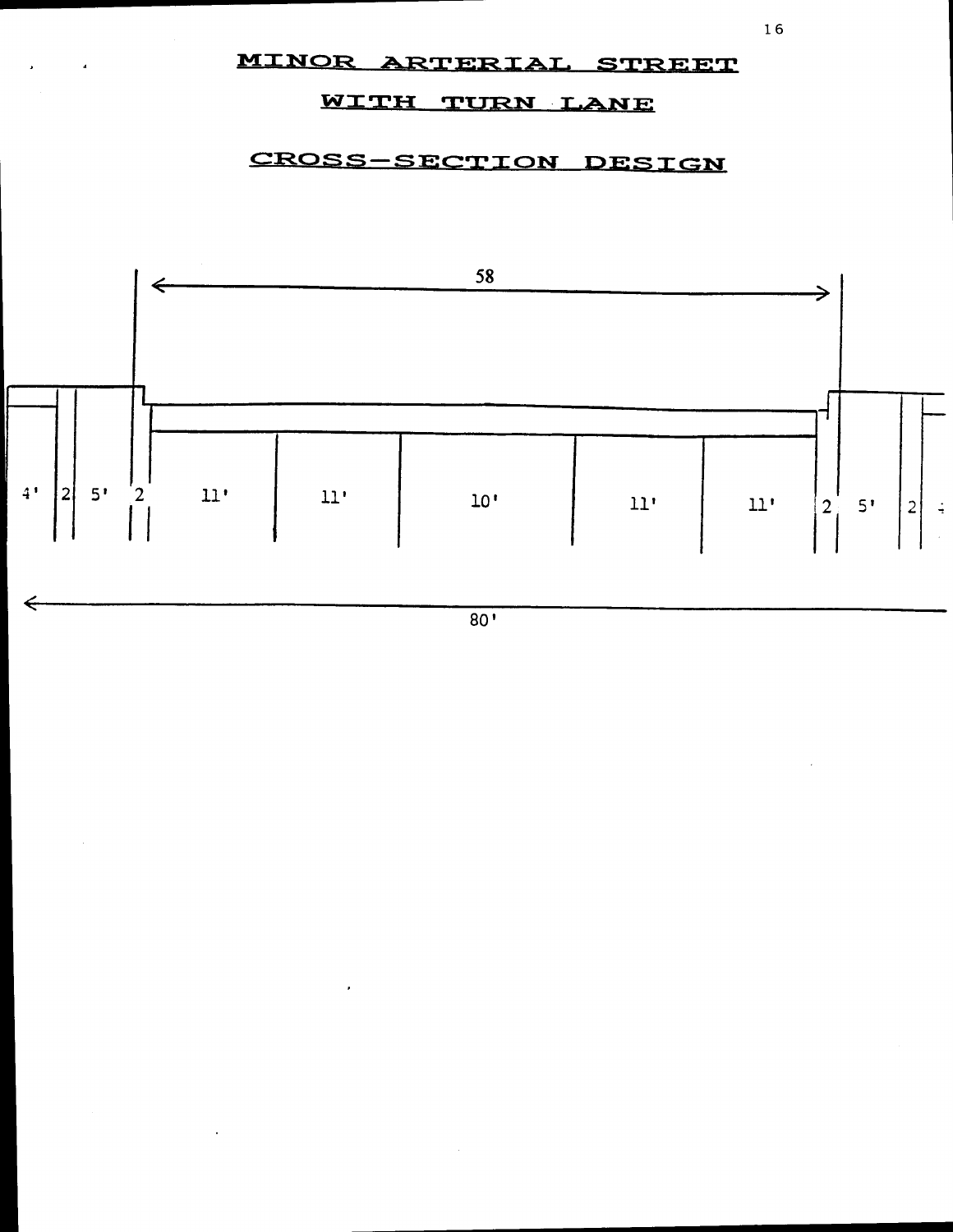#### PRINCIPAL ARTERIAL

#### CROSS-SECTION DESIGN



 $80'$ 

 $17$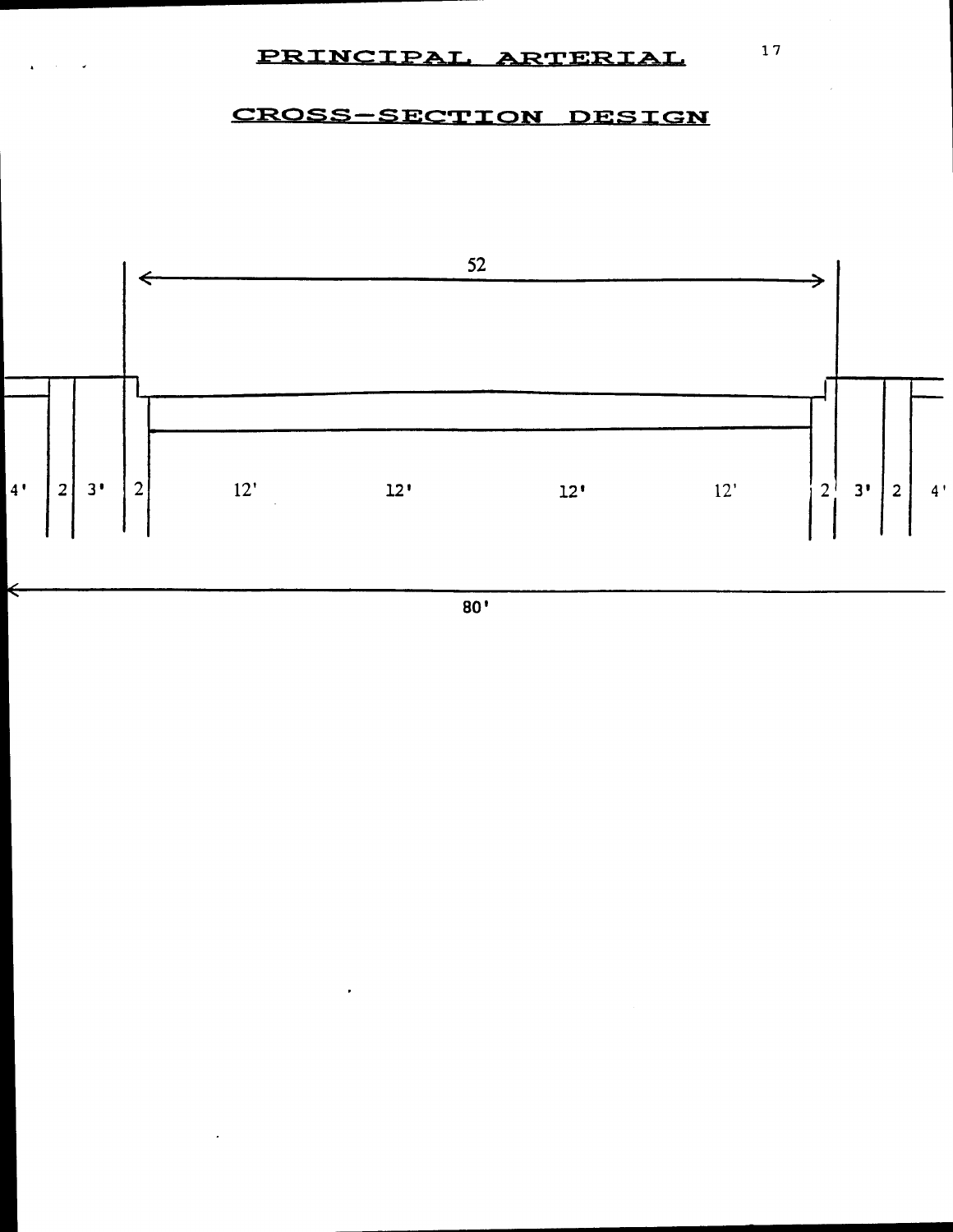### GEOMETRIC DESIGN CRITERIA

#### DESIGN ELEMENT

| <b>GENERAL</b>                                                                                                                                                |                  |                  |      |                |                         |              |                |
|---------------------------------------------------------------------------------------------------------------------------------------------------------------|------------------|------------------|------|----------------|-------------------------|--------------|----------------|
| Right-of-Way Width: in feet                                                                                                                                   | 50               | 60               | 60.  | 60             | 60                      | 80           | 80a            |
| Pavement Width, Back to Back of Curb: in feet                                                                                                                 |                  | 26 <sub>b</sub>  | 37   | 48             | 37                      | 48           | 52             |
| Cross section (Transverse Slope): inch/foot                                                                                                                   |                  |                  |      |                |                         |              |                |
| <b>Normal Crown</b>                                                                                                                                           |                  | $1/4 - 3/8$      | ---- | $1/4 - 3/8$    |                         | c            | c              |
| <b>Tipped Section, Maximum</b>                                                                                                                                | $\mathcal{V}_2$  | NA'              | И.   | 3/8            | 3/8                     | c            | ¢              |
| Cul-de-Sac, Maximum                                                                                                                                           | 1/2              | 1/2              |      | 1/2            | И.                      |              |                |
| Design Speed, MPH                                                                                                                                             |                  | 30 <sub>c</sub>  | 30   | 30             | 30                      | ¢            | ¢              |
| Stopping Sight Distance, Minimum: in feet                                                                                                                     | 200 <sub>e</sub> | 200 <sub>c</sub> | 200  | 300            | 250                     | ¢            | ¢.             |
| HORIZONTAL ALIGNMENT                                                                                                                                          |                  |                  |      |                |                         |              |                |
| Centerline Radius, Minimum: in feet                                                                                                                           | 150              | 150              | 150  | 250            | 200                     | ¢            | $\mathbf c$    |
| Intersection Curb Return Radius: in feet                                                                                                                      |                  |                  | 20   | ¢.             | 75 d                    | $\mathbf{c}$ | ¢              |
| Cul-de-Sac, Diameter (Back of Curb), Minimum: in<br>feet                                                                                                      |                  | 80 b             | 80   |                | 100                     |              |                |
| Intersection Angle, Minimum Degrees                                                                                                                           |                  | 75               | 75   | 75             | 75                      | 75           | 75             |
| Minimum Tangent Length Between Reverse Curves:<br>in feet                                                                                                     |                  |                  |      | 100            |                         | ſ            | ſ              |
| $\bullet$                                                                                                                                                     |                  |                  |      |                |                         |              |                |
| VERTICAL ALIGNMENT.                                                                                                                                           |                  |                  |      |                |                         |              |                |
| Longitudinal Grade, Percent                                                                                                                                   |                  |                  |      |                |                         |              |                |
| <b>Minimum</b>                                                                                                                                                |                  | 0.5              | 0.5  | 0.5            | 0.5                     | 0.5          | 0.5            |
| <b>Maximum</b>                                                                                                                                                |                  | $\overline{7}$   | 10   | $\overline{7}$ | $\overline{\mathbf{z}}$ | 7            | $\overline{1}$ |
| Maximum Within 100 feet of Intersection g                                                                                                                     |                  | 6                | 6    | 4              | 6                       |              |                |
| Minimum Tangent Lengths Between Sag and Crest                                                                                                                 |                  |                  |      |                |                         |              |                |
| <b>Vertical Curves: in feet</b>                                                                                                                               |                  |                  | 150  | 150            | ¢                       | ¢            | ¢              |
| <b>Vertical Curve K Coefficient</b><br><b>Sneed</b><br>Crest<br><u>Sag</u><br><b>25 MPH</b><br>16<br>24<br>35<br>28<br>30<br>45<br>49<br>35<br>55<br>40<br>55 |                  |                  |      |                |                         |              |                |

a. Minimum

b. Curb and gutter not required, requires 6 feet paved shoulder each side.

C. Requires individual design.

d. Compound curve 120-40-120 may be substituted.

e. Subject to City approval, minimum values may be as follows: Design Speed. 25 MPH.

Stopping Sight Distance, 150 feet; Centerline Radius, 115 feet.

f. Requires individual design; length greater than 100 feet desirable.

8. Distance measured from back of curb line or edge of pavement.

 $\sum_{i=1}^{n}$   $\sum_{i=1}^{n}$   $\sum_{i=1}^{n}$   $\sum_{i=1}^{n}$ 

s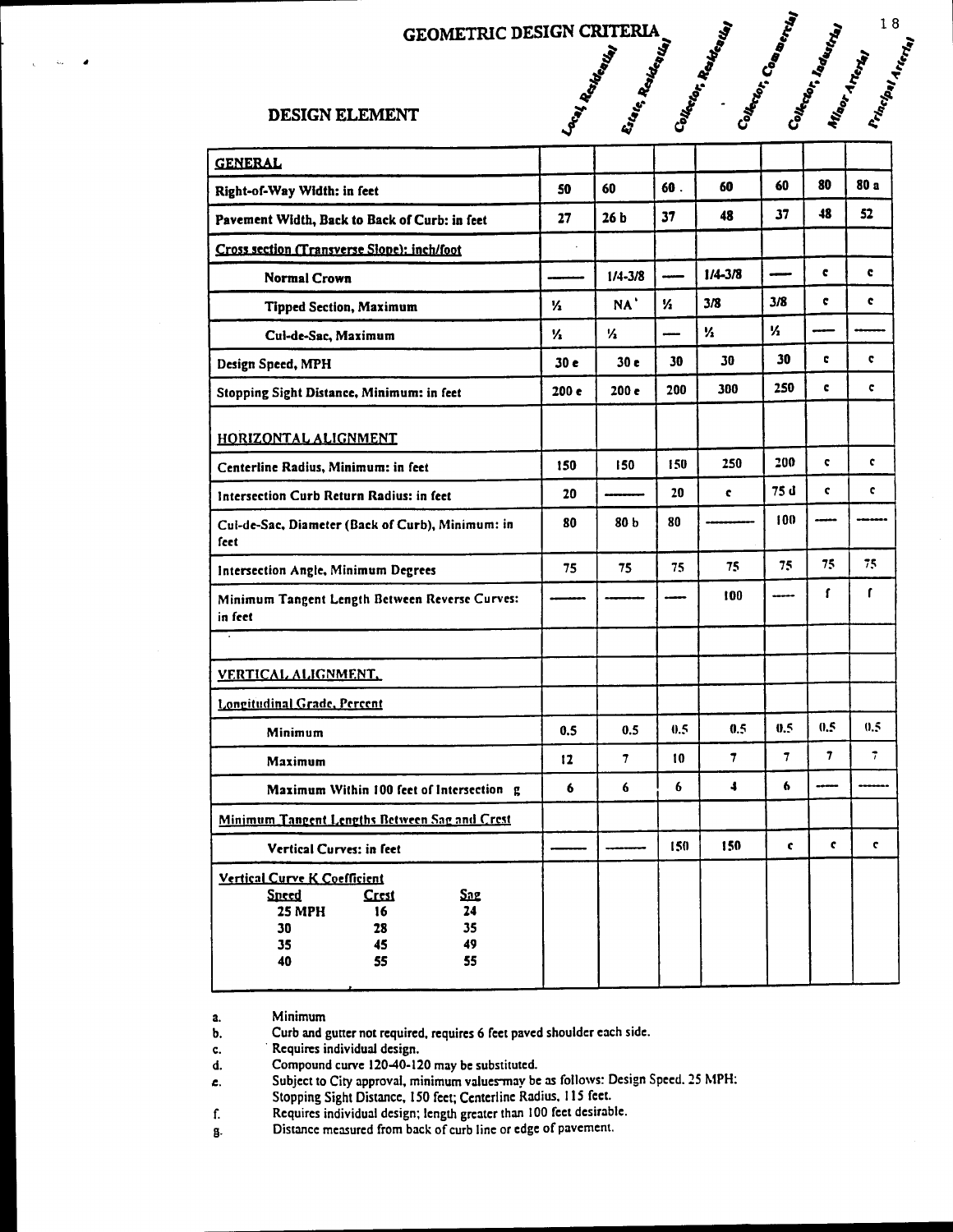# PAVEMENT DESIGN CRITERIA

| <b>Pavement Materials</b>         | <b>Specification Reference a</b> | <b>Minimum Thickness of Course Inches</b> | <b>Structural Coefficient h</b> |  |
|-----------------------------------|----------------------------------|-------------------------------------------|---------------------------------|--|
| <b>Asphalt Concrete Surfacing</b> | Sec. 408                         | 2 c                                       | 0.44                            |  |
| <b>Asphalt Concrete Binder</b>    | Sec. 405                         |                                           | 0.44                            |  |
| Asphalt Stabilized Base Course    | Sec. 309                         | 4                                         | 0.30                            |  |
| <b>Crushed Stone Base Course</b>  | Sec. 306                         | 4                                         | 0.14                            |  |
| <b>Portland Cement Concrete</b>   |                                  |                                           |                                 |  |

#### Asphalt Concrete Surfacing (Marshall Method Mix Criteria) d

| Compaction (No. of Blows Each End of Specimen)   | 50       |
|--------------------------------------------------|----------|
| Stability, Minimum, Ibs.                         | 1000     |
| <b>Retained Stability, Percent</b>               | 75       |
| Flow, 0.01 Inch                                  | $7 - 16$ |
| Air Voids, Percent                               | $2 - 5$  |
| Minimum Voids in Mineral Aggregate,              |          |
| Percent (1/2 Inch Nominal Maximum Particle Size) | 15       |

AHTD Specification.  $\mathbf{a}$ .

 $\mathbf{r}_b$ 

AASHTO Interim Guide for Design of Pavement Structures. b.

Surfacing thickness (including binder) equal to, or greater than 20% total pavement section thickness. c.

Heavy traffic conditions require individual design. d.